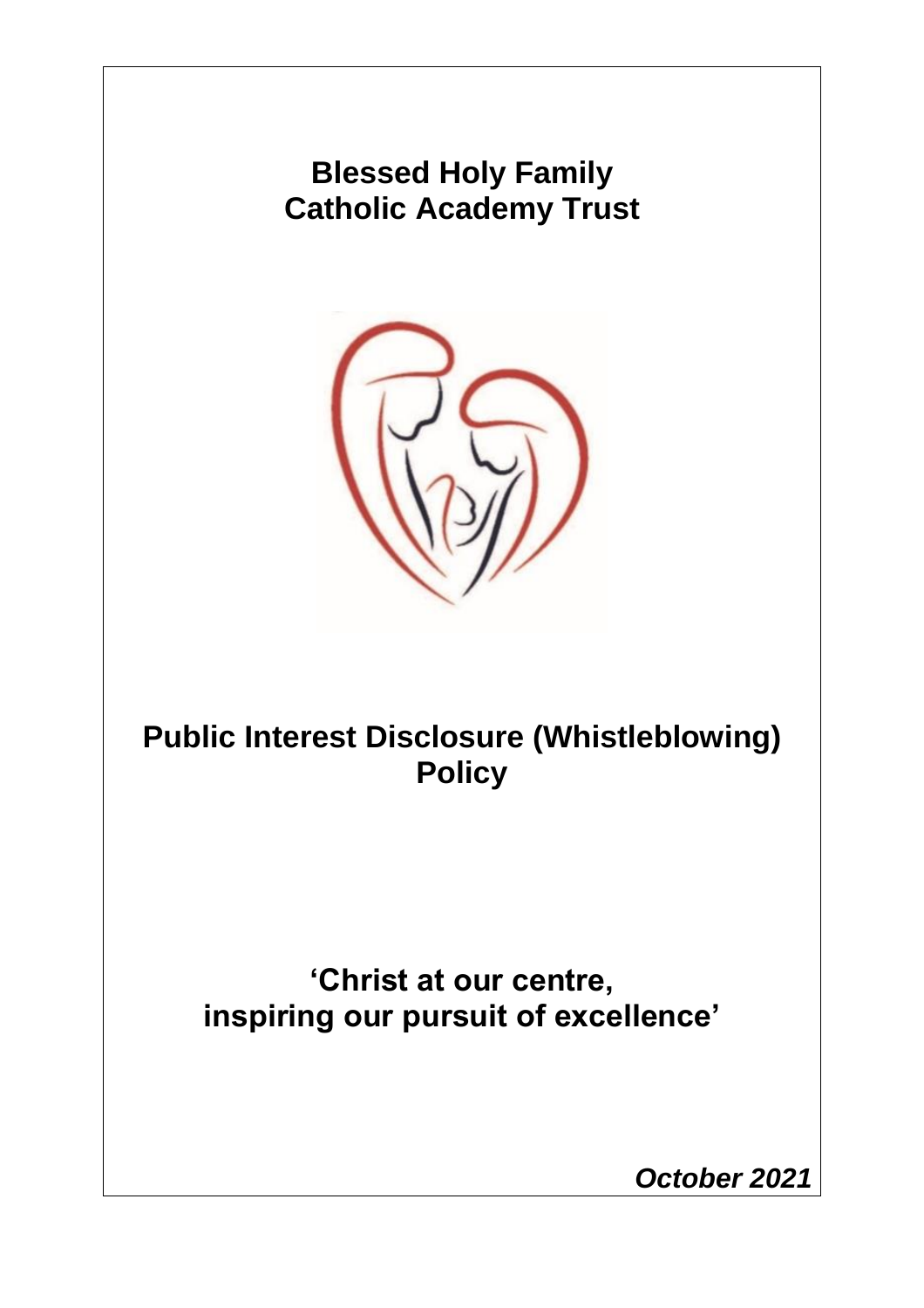## **CONTEXT**

The Blessed Holy Family Catholic Academy Trust is firmly rooted in the values of the Catholic Church. The Gospel values are embedded within our policies including love, justice, fairness and respect for the dignity of the individual.

This policy applies to all members of the Blessed Holy Family Catholic Academy Trust:

- St. George's Roman Catholic Primary School
- St. John Fisher Roman Catholic Primary School
- St. Joseph's Roman Catholic Primary School
- The Sacred Heart Language College

In keeping with this context the Trust Board formally adopt the policy produced by the Catholic Education Services. This is to ensure that all can work together to ensure all members of our Trust community can thrive.

| <b>Policy Ratified by Trust Board:</b> | 10 <sup>th</sup> October 2019 | (Date) |
|----------------------------------------|-------------------------------|--------|
| Signed:                                | Tame Cre                      |        |
|                                        |                               |        |
| Date of next review:                   | October 2020                  |        |
| <b>Policy Reviewed by Trust Board:</b> | 8 <sup>th</sup> October 2020  | (Date) |
| Signed:                                | Tame Cre                      |        |
| Date of next review:                   | October 2021                  |        |
| <b>Policy Reviewed by Trust Board:</b> | 7 <sup>th</sup> October 2021  | (Date) |
| Signed:                                | Tame Cre                      |        |
| Date of next review:                   | October 2022                  |        |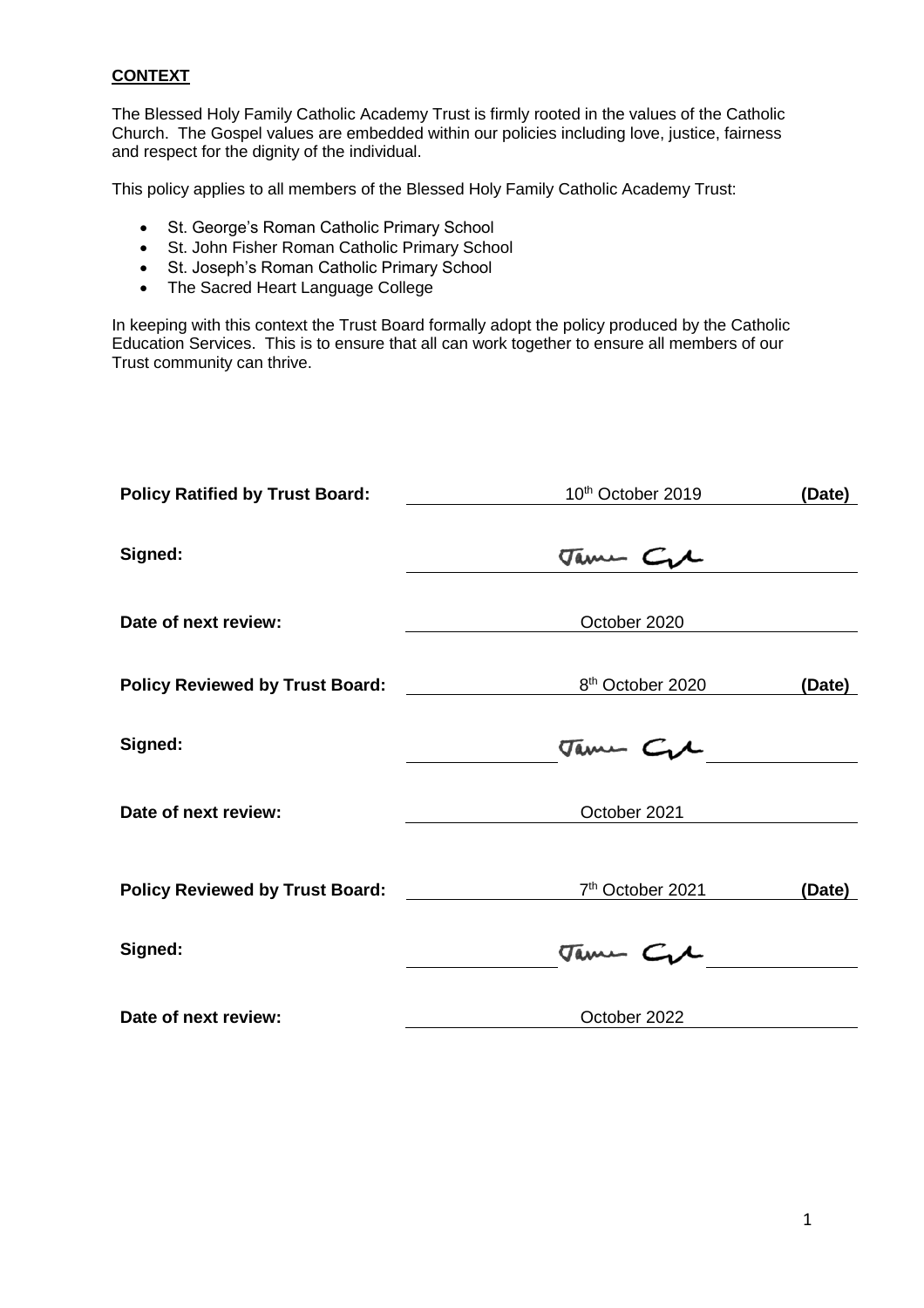#### **Commitment to equality:**

**We are committed to providing a positive working environment which is free from prejudice and unlawful discrimination and any form of harassment, bullying or victimisation. We have developed a number of key policies to ensure that the principles of Catholic Social Teaching in relation to human dignity and dignity in work become embedded into every aspect of school life and these policies are reviewed regularly in this regard.**

**This Public Interest Disclosure Whistleblowing Policy has been approved and adopted by Blessed Holy Family Catholic Academy Trust on 7 th October 2021 and will be reviewed annually.**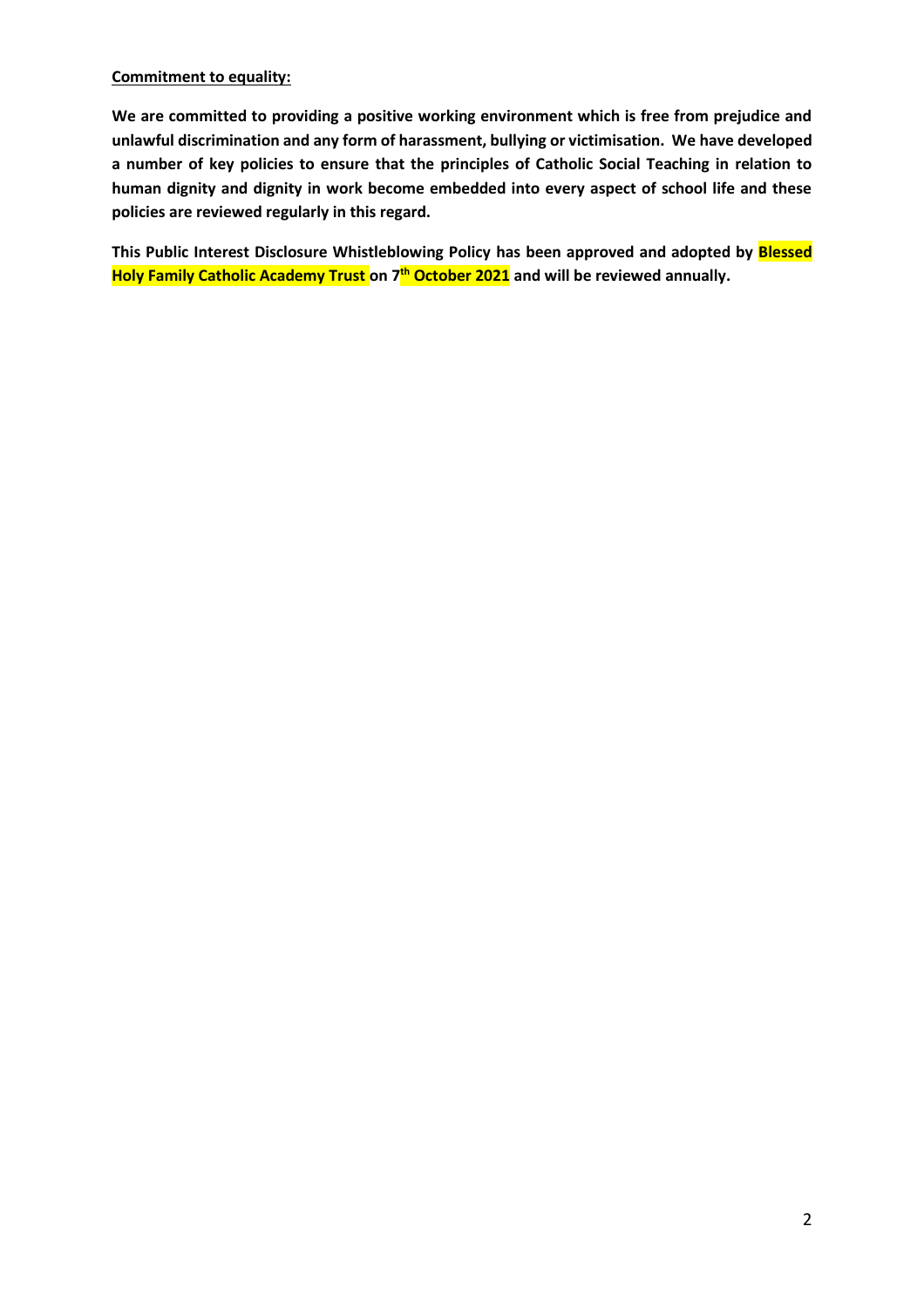# **1. Public Interest Disclosure (known as Whistleblowing) Policy**

- 1.1 The Blessed Holy Family Catholic Academy Trust are committed to conducting our work with honesty and integrity in keeping with the example set by Christ. We expect that all employees, Trust Board Directors, members of local governing bodies and all suppliers maintain these high standards. However, all organisations face the risk of things going wrong from time to time. A culture of openness and accountability is essential in order to prevent such situations occurring or to address them when they do occur.
- 1.2 The aims of this policy are:
	- (a) To encourage employees, directors, governors and suppliers to report suspected wrongdoing as soon as possible, in the knowledge that their concerns will be taken seriously and investigated as appropriate, and that their confidentiality will be respected;
	- (b) To provide guidance as to how to raise those concerns;
	- (c) To reassure all members of our trust community that they should be able to raise genuine concerns without fear of reprisals, even if they turn out to be mistaken.
- 1.3 This policy takes account of The Whistleblowing Commission Code of Practice issued by Public Concern at Work (the independent whistleblowing charity), the Employment Rights Act 1996 as amended by the Enterprise and Regulatory Reform Act 2013 and the Department for Business Innovation & Skills Whistleblowing Guidance for Employers and Code of Practice.
- 1.4 The EFAs Academies Financial Handbook requires that this policy is in place and that all staff are aware to whom they can report their concerns and the way in which such concerns will be managed.
- 1.5 This policy applies to all individuals working at all levels across the Trust including casual and agency staff and volunteers (collectively referred to as staff in this policy).
- 1.6 For our Trust all concerns can be passed to our CEO/Accounting officer Geraldine Higgins or Chief Financial Officer Margaret Nicholls. If the concern relates to the CEO it should be raised with the Chair of the Trust Board James Coyle.

# **2. Attendees at Formal Meetings**

- 2.1 For any process described as informal, there is no right to be accompanied and may proceed without you having a companion present.
- 2.2 Where this policy allows you to be accompanied by a companion at a formal meeting, the provisions of this paragraph 2.3 will apply and companions should meet the requirements.
- 2.3 You must let the relevant Manager know who your companion will be at least one working day before the relevant meeting. The companion must be either a willing colleague not involved in the substance of the issue under discussion at the meeting or a trade union representative. You do not have a right to legal representation at formal meetings.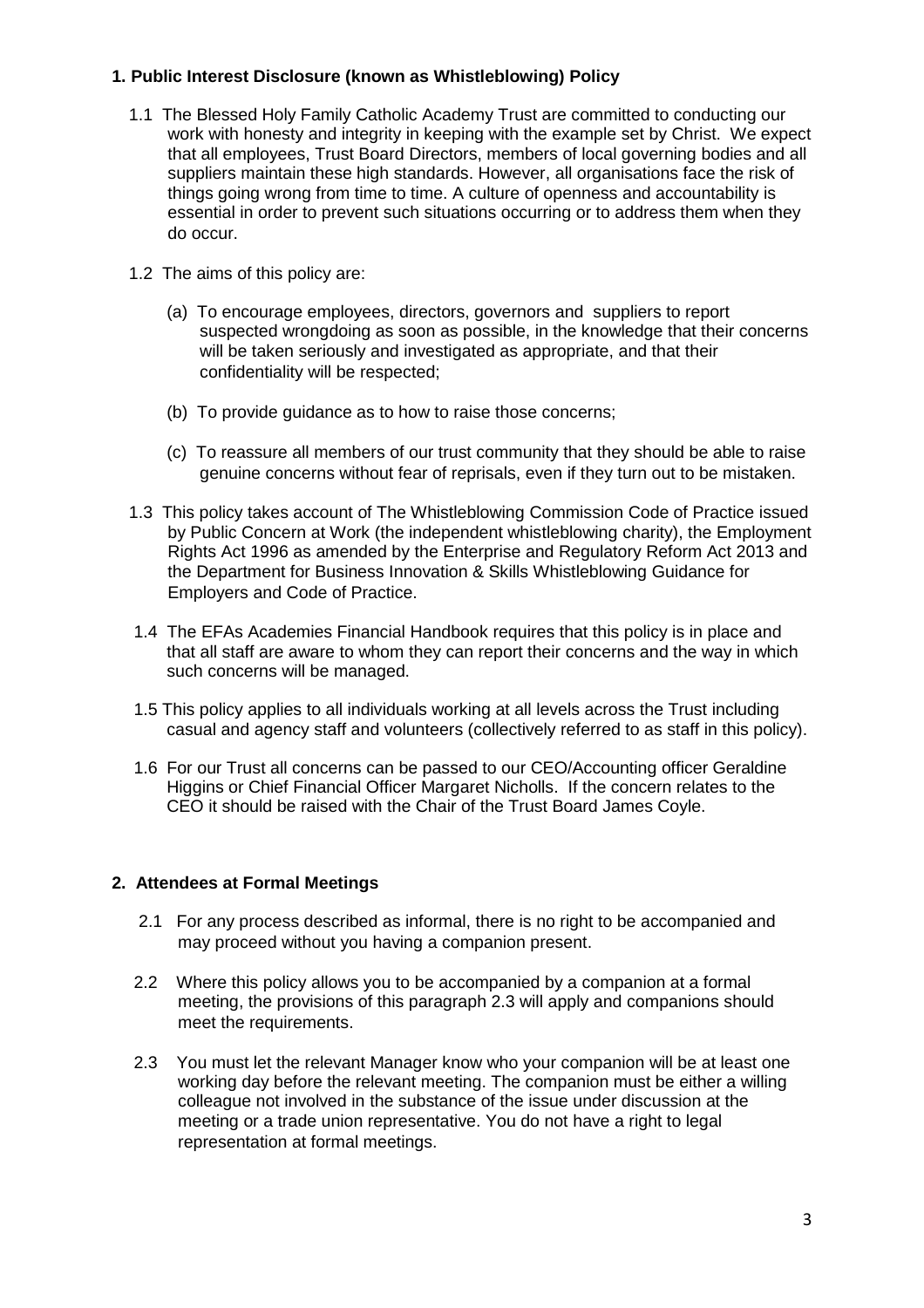- 2.4 If you have any particular need, for example, a disability, you may also be accompanied by a suitable helper.
- 2.5 Your companion can address the meeting in order to: (a) Put your case; (b) Sum up your case; and (c) Respond on your behalf to any view expressed at the meeting.
- 2.6 Your companion can also confer with you in private during the meeting.
- 2.7 Your companion has no right to answer questions on your behalf, or to address the meeting if you do not wish it, or to prevent you from explaining your case.
- 2.8 Where you have identified your companion to the relevant Manager and your companion has confirmed in writing to the relevant Manager that they cannot attend the date or time set for the meeting, the relevant Manager will postpone the meeting for no more than five working days from the date set by us to a date or time agreed with your companion provided it is reasonable.

#### **3. What is Whistleblowing?**

- 3.1 Whistleblowing is the disclosure of information which relates to suspected wrongdoing or dangers at work. This may include:
	- a) Criminal activity;
	- b) Miscarriages of justice;
	- c) Danger to health and safety;
	- d) Damage to the environment;
	- e) Failure to comply with any legal or professional obligation or regulatory requirements;
	- f) Bribery;
	- g) Financial fraud or mismanagement;
	- h) Negligence;
	- i) Breach of our internal policies and procedures;
	- j) Conduct likely to damage our reputation;
	- k) Unauthorised disclosure of confidential information or other activity;
	- l) Malpractice in relation to public examinations; or
	- m) The deliberate concealment of any of the above matters.
- 3.2 A whistleblower is a person who raises a genuine concern relating to any of the above and they reasonably believe that disclosure is in the public interest. If you have any genuine concerns related to suspected wrongdoing or danger affecting any of our activities (a whistleblowing concern) you should report it under this policy as soon as possible.
- 3.3 This policy should not be used for complaints relating to your own personal circumstances, such as the way you have been treated at work or the way your child has been treated in school.
- 3.4 If you have any concerns relating to Child Protection or Safeguarding, you should raise these under the appropriate policies.
- 3.5 If you are uncertain whether something is within the scope of this policy, you may seek advice from Public Concern at Work (whose contact details are at the end of this policy) and your trade union.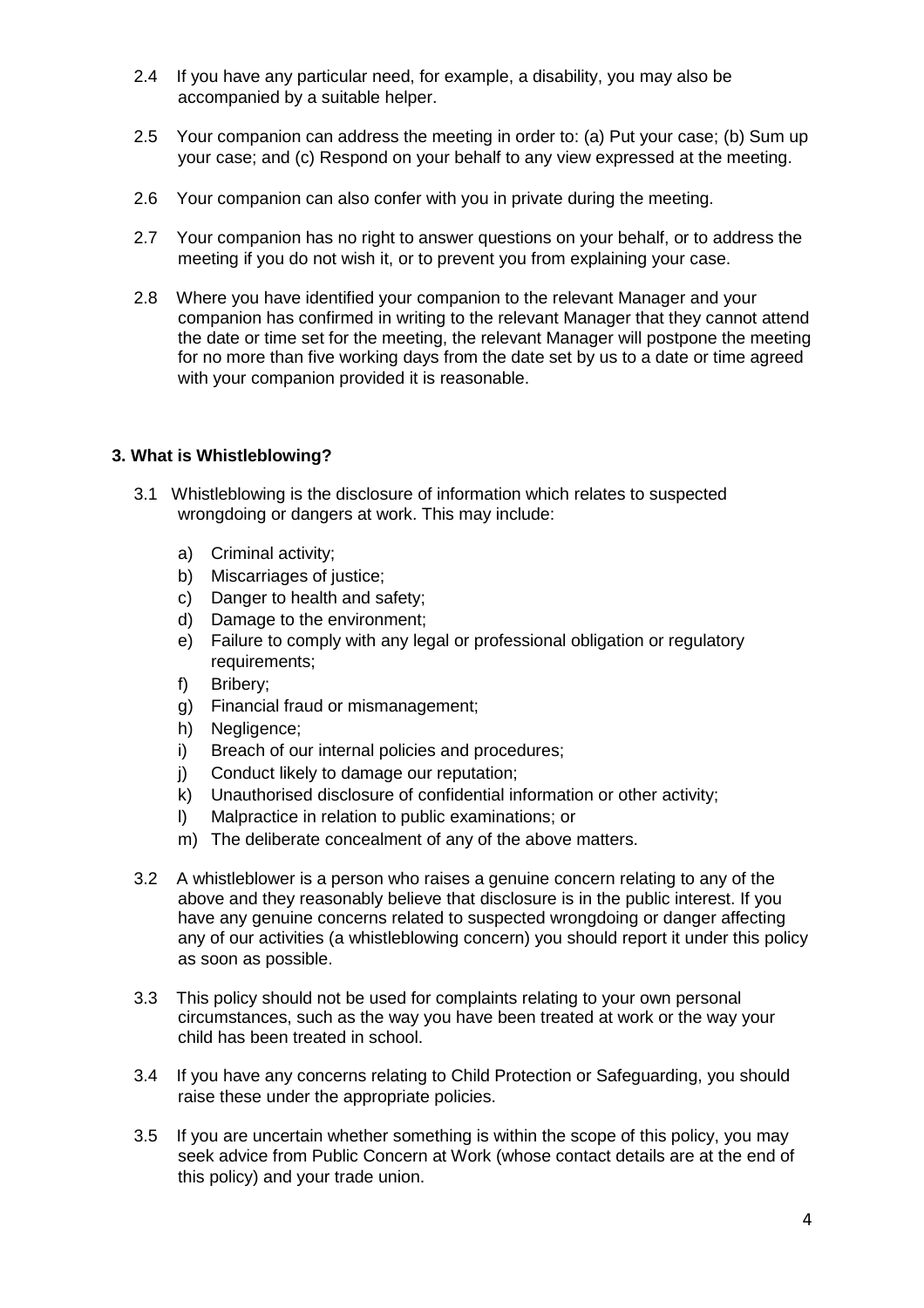## **4. Raising a Whistleblowing Concern**

- 4.1 In most cases you will be able to raise any concerns with your line manager or Headteacher. You may tell them in person or put the matter in writing if you prefer. They may be able to agree a way of resolving your concern quickly and effectively.
- 4.2 However, where the matter is more serious, or your line manager or Headteacher has not addressed your concern, or you prefer not to raise it with them for any reason, you should contact the CEO.
- 4.3 A meeting will be arranged with you as soon as possible to discuss your concern. You may bring a companion to any formal meetings under this policy. Your companion must respect the confidentiality of your disclosure and any subsequent investigation.
- 4.4 A written summary of your concern will be taken down and you will be provided with a copy after the meeting. We will also aim to give you an indication of how we propose to deal with the matter.

# **5. Confidentiality**

- 5.1 Staff should feel able to voice whistleblowing concerns openly under this policy.
- 5.2 Staff are not encouraged to make disclosures anonymously. Proper investigation may be more difficult or impossible if it cannot obtain further information from you. It is also more difficult to establish whether any allegations are credible. Concerns that are expressed anonymously will be considered at the discretion of the school. In exercising this discretion the factors to be taken into account will include:
	- the seriousness of the issue raised:
	- the credibility of the concern and
	- the likelihood of confirming the allegation from attributable sources.
- 5.3 If you have raised a whistleblowing concern you should keep the fact and content of that concern confidential so that we may investigate your allegation fairly and effectively save that you may of course discuss the matter with a professional adviser or your trade union, with any investigator appointed by us and with those other contacts identified in this policy.

## **6. External Disclosures**

- 6.1 The aim of this policy is to provide an internal mechanism for reporting, investigating and remedying any wrongdoing in the workplace. In most cases you should not find it necessary to alert anyone externally.
- 6.2 The law recognises that in some circumstances it may be appropriate for you to report your concerns to an external body. It is not appropriate to alert the media. You should seek advice before reporting a concern to anyone external. Public Concern at Work operate a confidential helpline. Your trade union may also be able to advise you in these matters.

## **7. Investigation and Outcome**

7.1 Once you have raised a concern, an initial assessment will be carried out to determine the scope of any investigation. You will be informed of the outcome of that assessment. You may be required to attend additional meetings in order to provide further information.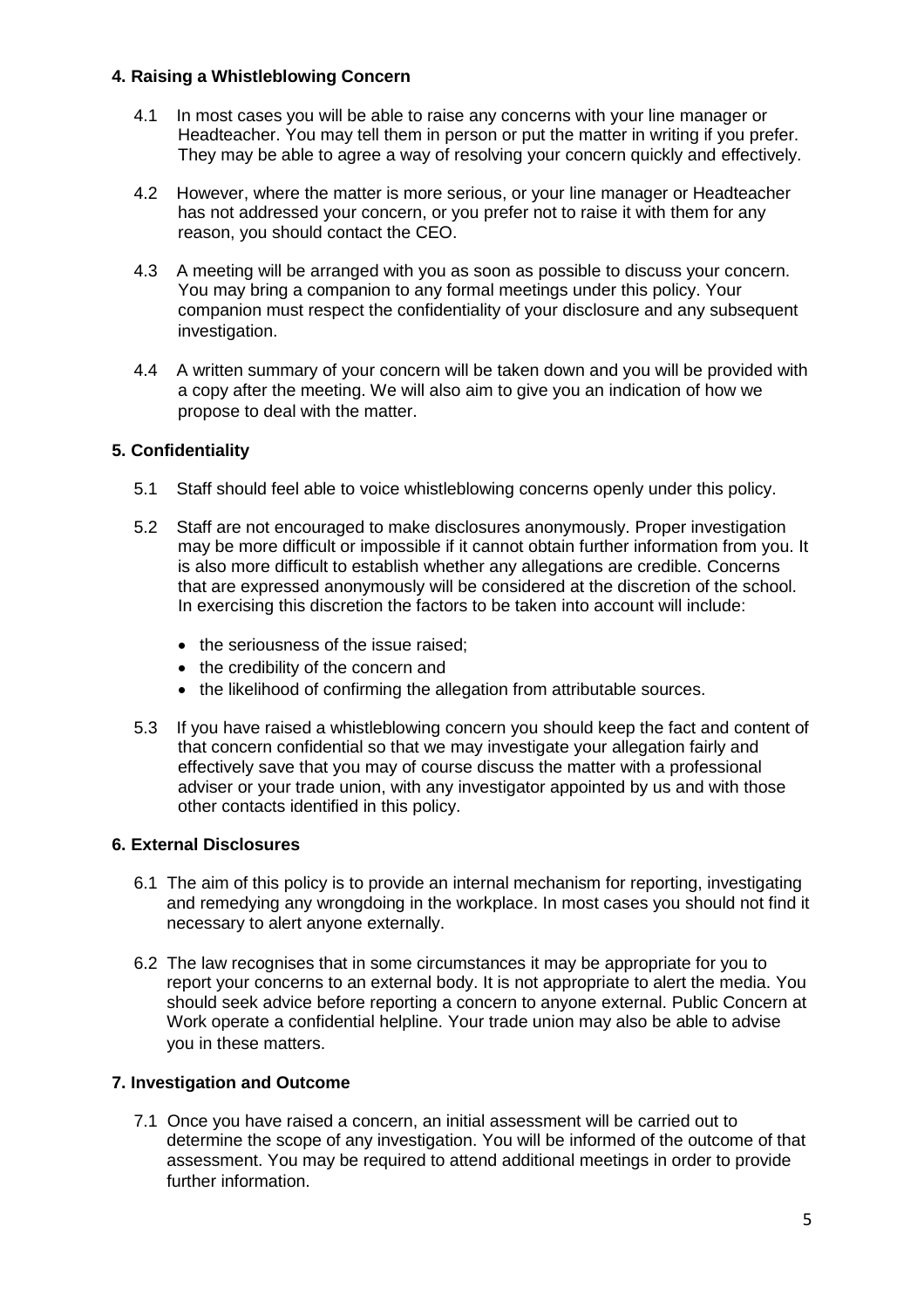- 7.2 In some cases an investigator or team of investigators (including staff) may be appointed with relevant experience of investigations or specialist knowledge of the subject matter. An investigation may be internal or external. The investigator(s) may make recommendations for change to enable us to minimise the risk of future wrongdoing.
- 7.3 We will aim to keep you informed of the progress of the investigation and its likely timescale. However, sometimes the need for confidentiality may prevent us giving you specific details of the investigation or any disciplinary action taken as a result. You should treat any information about the investigation as confidential.
- 7.4 If it is concluded that a whistleblower made false allegations maliciously or with intent to damage our reputation or of any of our staff or with a view to personal gain, the whistleblower will be subject to our Disciplinary Policy.
- 7.5 Prompt disclosure of potential wrongdoing is encouraged. If you have delayed in disclosing potential wrongdoing you will be asked to explain why you have delayed in making the disclosure.

# **8. If you are not satisfied**

- 8.1 The outcome you are seeking cannot always be guaranteed, however we will deal with your concern fairly and in an appropriate way. Use of this policy will help achieve this.
- 8.2 If you are not happy with the way your concern has been handled, you can raise it with the Chair of the Trust board.

#### **9. Protection and Support for Whistleblowers and Other Staff**

- 9.1 It is understandable that whistleblowers are sometimes worried about possible repercussions. Openness is encouraged and staff who raise genuine concerns are supported under this policy, even if they turn out to be mistaken.
- 9.2 Staff must not suffer any detrimental treatment as a result of raising a concern. Detrimental treatment includes failure to promote, denial of training, closer monitoring, ostracism, blocking access to resources, unrequested re-assignment or re-location, demotion, suspension, bullying or harassment, victimisation, failure to provide an appropriate reference, failing to investigate a subsequent concern, threats or other unfavorable treatment connected with raising a concern. If you believe that you have suffered any such treatment, you should inform the CEO immediately. If the matter is not remedied you should raise it formally using the Grievance Resolution Policy.
- 9.3 Staff must not threaten or retaliate against whistleblowers in any way. If you are involved in such conduct you may be subject to disciplinary action.
- 9.4 Staff who are the subject of a whistleblowing allegation:
	- (a) Are entitled to be accompanied at any meetings by a companion;
	- (b) Are not entitled to know the identity of the whistleblower;
	- (c) Are entitled to see and approve any final statements made by them as part of an investigation; and
	- (d) Should indicate if they believe that the allegation made against them was false